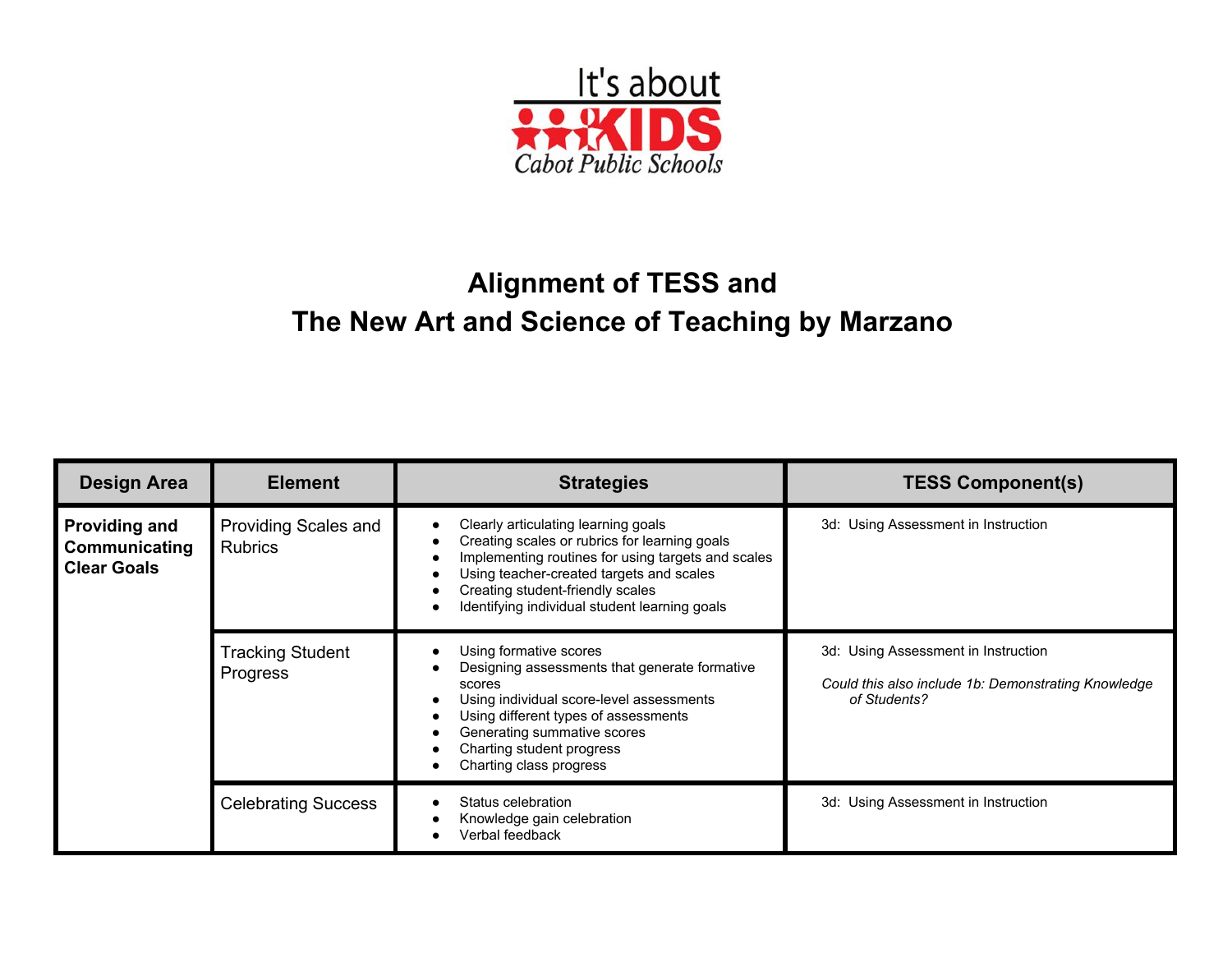| <b>Using</b><br><b>Assessments</b> | Using Informal<br>Assessments of the<br><b>Whole Class</b>   | Confidence rating techniques<br>Voting techniques<br>Response boards<br>Unrecorded assessments                                                                                                                                                                              | 3b: Using Questioning and Discussion Techniques<br>3d: Using Assessment in Instruction                                      |
|------------------------------------|--------------------------------------------------------------|-----------------------------------------------------------------------------------------------------------------------------------------------------------------------------------------------------------------------------------------------------------------------------|-----------------------------------------------------------------------------------------------------------------------------|
|                                    | Using Formal<br>Assessments of<br><b>Individual Students</b> | Common assessments designed using proficiency<br>scales<br>Assessments involving selected-response or short<br>constructed-response items<br>Student demonstrations<br>Student interviews<br>Observations of students<br>Student-generated assessments<br>Response patterns | 1e: Designing Student Assessments<br>3b: Using Questioning and Discussion Techniques<br>3d: Using Assessment in Instruction |

| <b>Conducting</b><br><b>Direct Instruction</b><br><b>Lessons</b> | <b>Chunking Content</b>                      | Using preassessment data to plan for chunks<br>Presenting content in small, sequentially related<br>sets<br>Allowing for processing time between chunks                                                                                                                   | 1a: Demonstrating Knowledge of Content and<br>Pedagogy<br>1b: Demonstrating Knowledge of Students<br>1e: Designing Student Assessments                                                                                                                          |
|------------------------------------------------------------------|----------------------------------------------|---------------------------------------------------------------------------------------------------------------------------------------------------------------------------------------------------------------------------------------------------------------------------|-----------------------------------------------------------------------------------------------------------------------------------------------------------------------------------------------------------------------------------------------------------------|
|                                                                  | <b>Processing Content</b>                    | Perspective analysis<br>Thinking hats<br>Collaborative processing<br>Jigsaw cooperative learning<br>Reciprocal teaching<br>Concept attainment<br>Think-pair-share<br>Scripted cooperative dyads                                                                           | 2a: Creating an Environment of Respect and Rapport<br>2b: Establishing a Culture for Learning<br>3a Communicating with Students<br>3c: Engaging Students in Learning<br>3d: Using Assessment in Instruction<br>3e: Demonstrating Flexibility and Responsiveness |
|                                                                  | Recording and<br><b>Representing Content</b> | Informal outlines<br><b>Summaries</b><br>Pictorial notes and pictographs<br>Combination notes, pictures, and summaries<br>Graphic organizers<br>Free-flowing webs<br>Academic notebooks<br>Dramatic enactments<br>Mnemonic devices<br>Rhyming pegwords<br>Link strategies | 2a: Creating an Environment of Respect and Rapport<br>2b: Establishing a Culture for Learning<br>3a Communicating with Students<br>3c: Engaging Students in Learning<br>3d: Using Assessment in Instruction<br>3e: Demonstrating Flexibility and Responsiveness |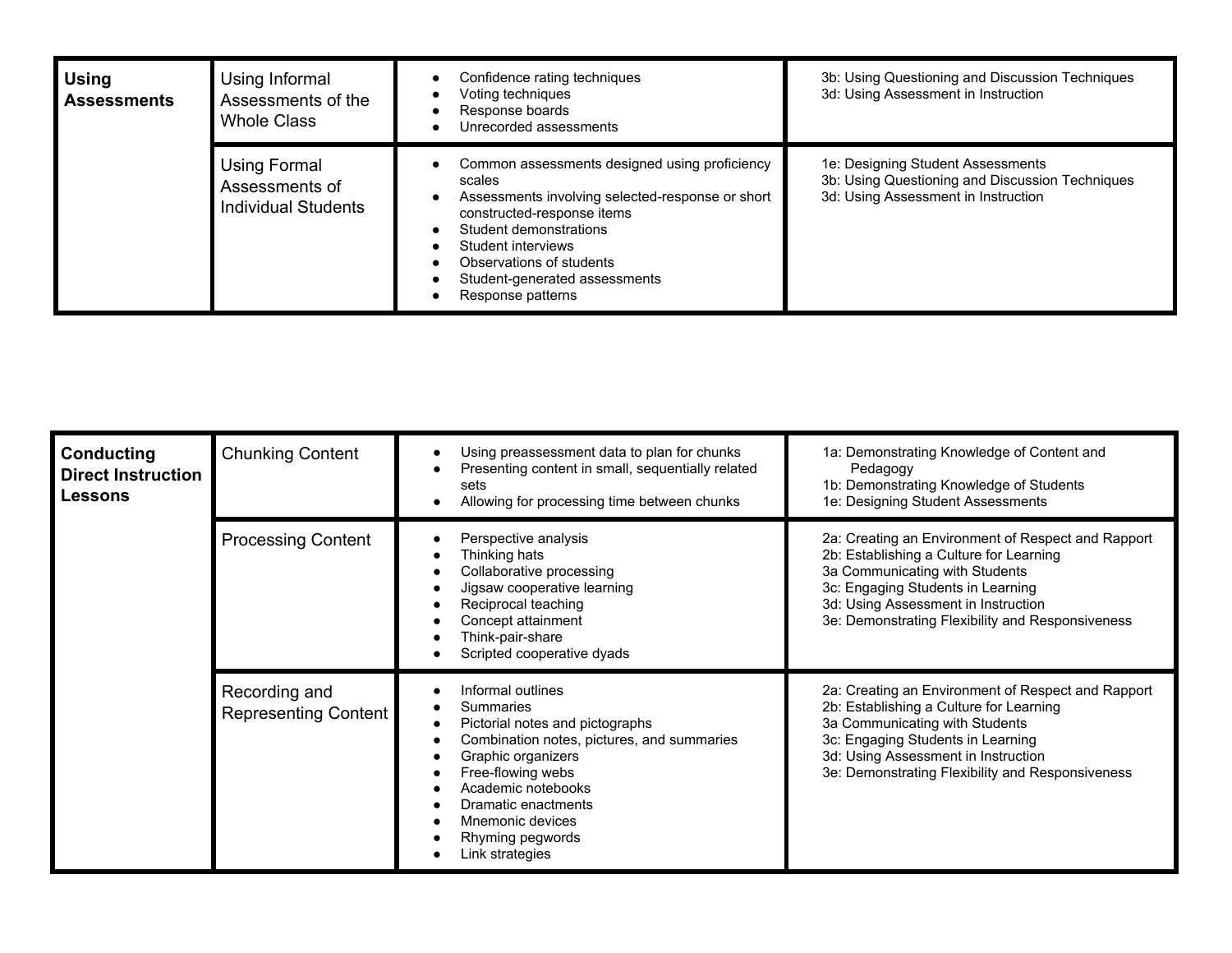| <b>Conducting</b><br><b>Practicing and</b><br><b>Deepening</b><br><b>Lessons</b> | <b>Using Structured</b><br><b>Practice Sessions</b>                       | Modeling<br>Guided practice<br>Close monitoring<br>Frequent structured practice<br>Varied practice<br>Fluency practice<br>Work examples<br>Practice sessions prior to teaching                                                                                                                                                                                                                                                                                    | 2a: Creating an Environment of Respect and Rapport<br>2b: Establishing a Culture for Learning<br>3a Communicating with Students<br>3c: Engaging Students in Learning<br>3d: Using Assessment in Instruction<br>3e: Demonstrating Flexibility and Responsiveness                                                    |
|----------------------------------------------------------------------------------|---------------------------------------------------------------------------|-------------------------------------------------------------------------------------------------------------------------------------------------------------------------------------------------------------------------------------------------------------------------------------------------------------------------------------------------------------------------------------------------------------------------------------------------------------------|--------------------------------------------------------------------------------------------------------------------------------------------------------------------------------------------------------------------------------------------------------------------------------------------------------------------|
|                                                                                  | Examining<br>Similarities and<br><b>Differences</b>                       | Sentence-stem comparisons<br>Summaries<br>Constructed-response comparisons<br>Venn diagrams<br>T-charts<br>Double-bubble diagrams<br>Comparison matrices<br><b>Classification charts</b><br>Dichotomous keys<br>Sorting, matching, and categorizing<br>Similes<br>Metaphors<br>Sentence-stem analogies<br>Visual analogies                                                                                                                                        | 2a: Creating an Environment of Respect and Rapport<br>2b: Establishing a Culture for Learning<br>3a Communicating with Students<br>3c: Engaging Students in Learning<br>3d: Using Assessment in Instruction<br>3e: Demonstrating Flexibility and Responsiveness                                                    |
|                                                                                  | <b>Examining Errors in</b><br>Reasoning                                   | Identifying errors of faulty logic<br>Identifying errors of attack<br>Identifying errors of weak reference<br>Identifying errors of misinformation<br>Practicing identifying errors in logic<br>Finding errors in the media<br>Examining support for claims<br>Judging reasoning for evidence in an author's work<br>Identifying statistical limitations<br>Using student-friendly prompts<br>Anticipating student errors<br>Avoiding unproductive habits of mind | 2a: Creating an Environment of Respect and Rapport<br>2b: Establishing a Culture for Learning<br>3a Communicating with Students<br>3c: Engaging Students in Learning<br>3d: Using Assessment in Instruction<br>3e: Demonstrating Flexibility and Responsiveness                                                    |
| <b>Conducting</b><br>Knowledge<br><b>Application</b><br><b>Lessons</b>           | <b>Engaging Students in</b><br><b>Cognitively Complex</b><br><b>Tasks</b> | Experimental-inquiry tasks<br>Problem-solving tasks<br>Tasks to examine the efficiencies of multiple<br>methods of problem solving<br>Decision-making tasks<br>Investigation tasks<br>Invention tasks<br>Student-designed tasks                                                                                                                                                                                                                                   | 2a: Creating an Environment of Respect and Rapport<br>2b: Establishing a Culture for Learning<br>3a Communicating with Students<br>3b: Using Questioning and Discussion Techniques<br>3c: Engaging Students in Learning<br>3d: Using Assessment in Instruction<br>3e: Demonstrating Flexibility and Responsiveness |
|                                                                                  | <b>Providing Resources</b><br>and Guidance                                | Using proficiency or scoring scales<br>Providing resources<br>Providing informational handouts                                                                                                                                                                                                                                                                                                                                                                    | 2a: Creating an Environment of Respect and Rapport<br>2b: Establishing a Culture for Learning<br>3a Communicating with Students                                                                                                                                                                                    |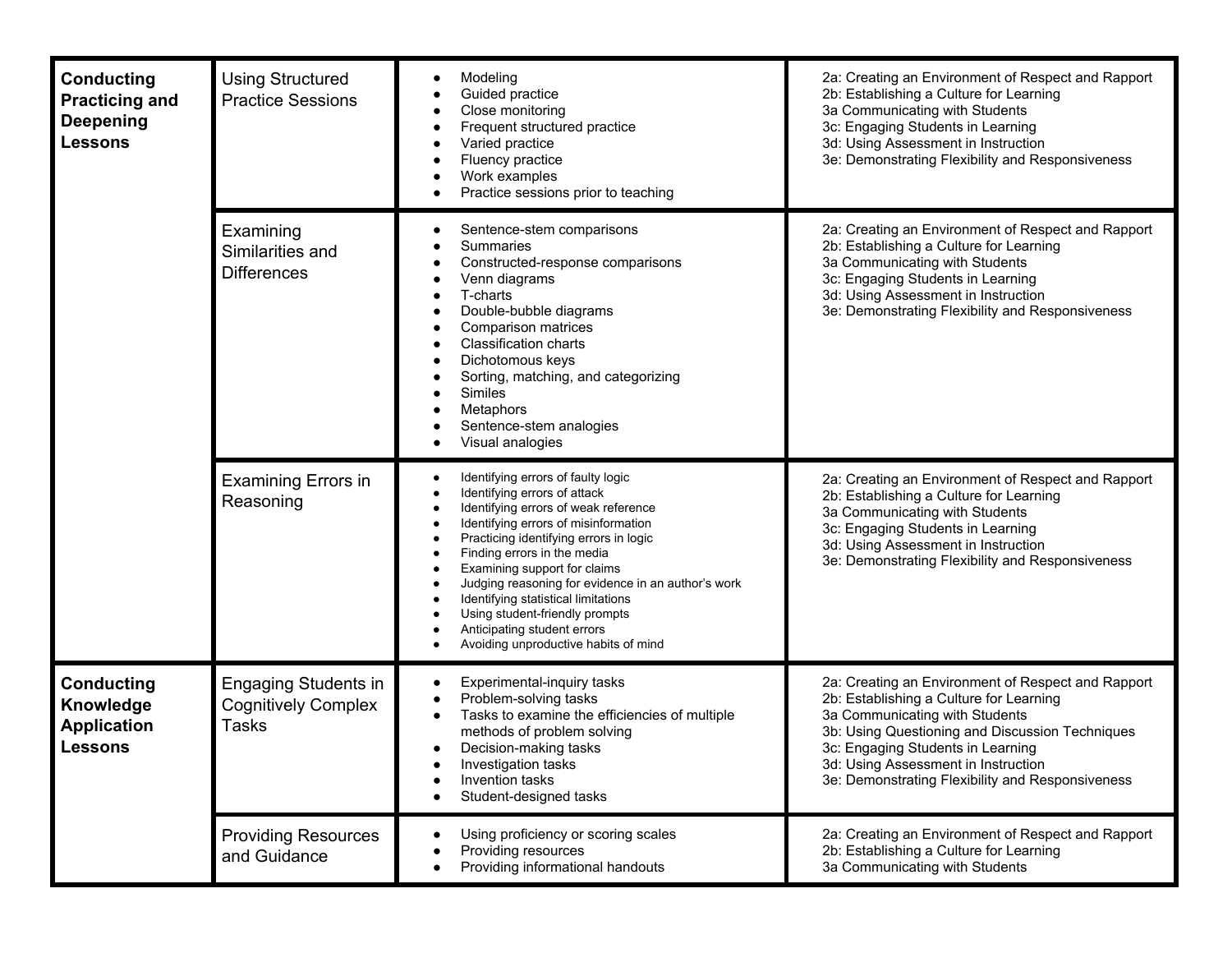|                                                                   |                                             | Teaching research skills<br>Conducting interviews<br>Circulating around the room<br>Collecting informal assessment information<br>Offering feedback<br>$\bullet$<br>Creating cognitive dissonance                                                                                                                                                                                                                                                                                                                                                                                                        | 3b: Using Questioning and Discussion Techniques<br>3c: Engaging Students in Learning<br>3d: Using Assessment in Instruction<br>3e: Demonstrating Flexibility and Responsiveness                                                                                                                                                                                                                                                                                                            |
|-------------------------------------------------------------------|---------------------------------------------|----------------------------------------------------------------------------------------------------------------------------------------------------------------------------------------------------------------------------------------------------------------------------------------------------------------------------------------------------------------------------------------------------------------------------------------------------------------------------------------------------------------------------------------------------------------------------------------------------------|--------------------------------------------------------------------------------------------------------------------------------------------------------------------------------------------------------------------------------------------------------------------------------------------------------------------------------------------------------------------------------------------------------------------------------------------------------------------------------------------|
|                                                                   | Generating and<br>Defending Claims          | Introducing the concept of claims and support<br>Presenting the formal structure of claims and<br>support<br>Generating claims<br>$\bullet$<br>Providing grounds<br>$\bullet$<br>Providing backing<br>Generating qualifiers<br>Formally presenting claims                                                                                                                                                                                                                                                                                                                                                | 2a: Creating an Environment of Respect and Rapport<br>2b: Establishing a Culture for Learning<br>3a Communicating with Students<br>3b: Using Questioning and Discussion Techniques<br>3c: Engaging Students in Learning<br>3d: Using Assessment in Instruction<br>3e: Demonstrating Flexibility and Responsiveness                                                                                                                                                                         |
| <b>Using Strategies</b><br>that appear in all<br>types of Lessons | <b>Previewing Strategies</b>                | Informational hooks<br>$\bullet$<br><b>Bell ringers</b><br>$\bullet$<br>What do you think you know?<br>$\bullet$<br>Overt linkages<br>Preview questions<br>٠<br>Brief teacher summaries<br>٠<br>Skimming<br>Teacher-prepared notes<br>K-W-L Strategies<br>٠<br>Advance organizers<br>٠<br>Anticipation guides<br>Word splashes<br>Preassessments                                                                                                                                                                                                                                                         | 1a: Demonstrating Knowledge of Content and<br>Pedagogy<br>1b: Demonstrating Knowledge of Students<br>1c: Setting Instructional Outcomes<br>1d: Demonstrating Knowledge of Resources<br>1e: Designing Student Assessments<br>2a: Creating an Environment of Respect and Rapport<br>2b: Establishing a Culture for Learning<br>3a Communicating with Students<br>3b: Using Questioning and Discussion Techniques<br>3c: Engaging Students in Learning<br>3d: Using Assessment in Instruction |
|                                                                   | <b>Highlighting Critical</b><br>Information | Repeating the most important content<br>Asking questions that focus on critical information<br>$\bullet$<br>Using visual activities<br>$\bullet$<br>Using narrative activities<br>$\bullet$<br>Using tone of voice, gestures, and body position<br>$\bullet$<br>Using pause time<br>$\bullet$<br>Identifying critical-input experiences<br>٠<br>Using explicit instruction to convey critical content<br>Using dramatic instruction to convey critical<br>$\bullet$<br>content<br>Providing advance organizers to cue critical<br>content<br>Using what students already know to cue critical<br>content | 1a: Demonstrating Knowledge of Content and<br>Pedagogy<br>1b: Demonstrating Knowledge of Students<br>1c: Setting Instructional Outcomes<br>1d: Demonstrating Knowledge of Resources<br>1e: Designing Student Assessments<br>2a: Creating an Environment of Respect and Rapport<br>2b: Establishing a Culture for Learning<br>3a Communicating with Students<br>3b: Using Questioning and Discussion Techniques<br>3c: Engaging Students in Learning<br>3d: Using Assessment in Instruction |
|                                                                   | <b>Reviewing Content</b>                    | Cumulative review<br>Cloze activity<br>Summary                                                                                                                                                                                                                                                                                                                                                                                                                                                                                                                                                           | 1a: Demonstrating Knowledge of Content and<br>Pedagogy<br>1b: Demonstrating Knowledge of Students                                                                                                                                                                                                                                                                                                                                                                                          |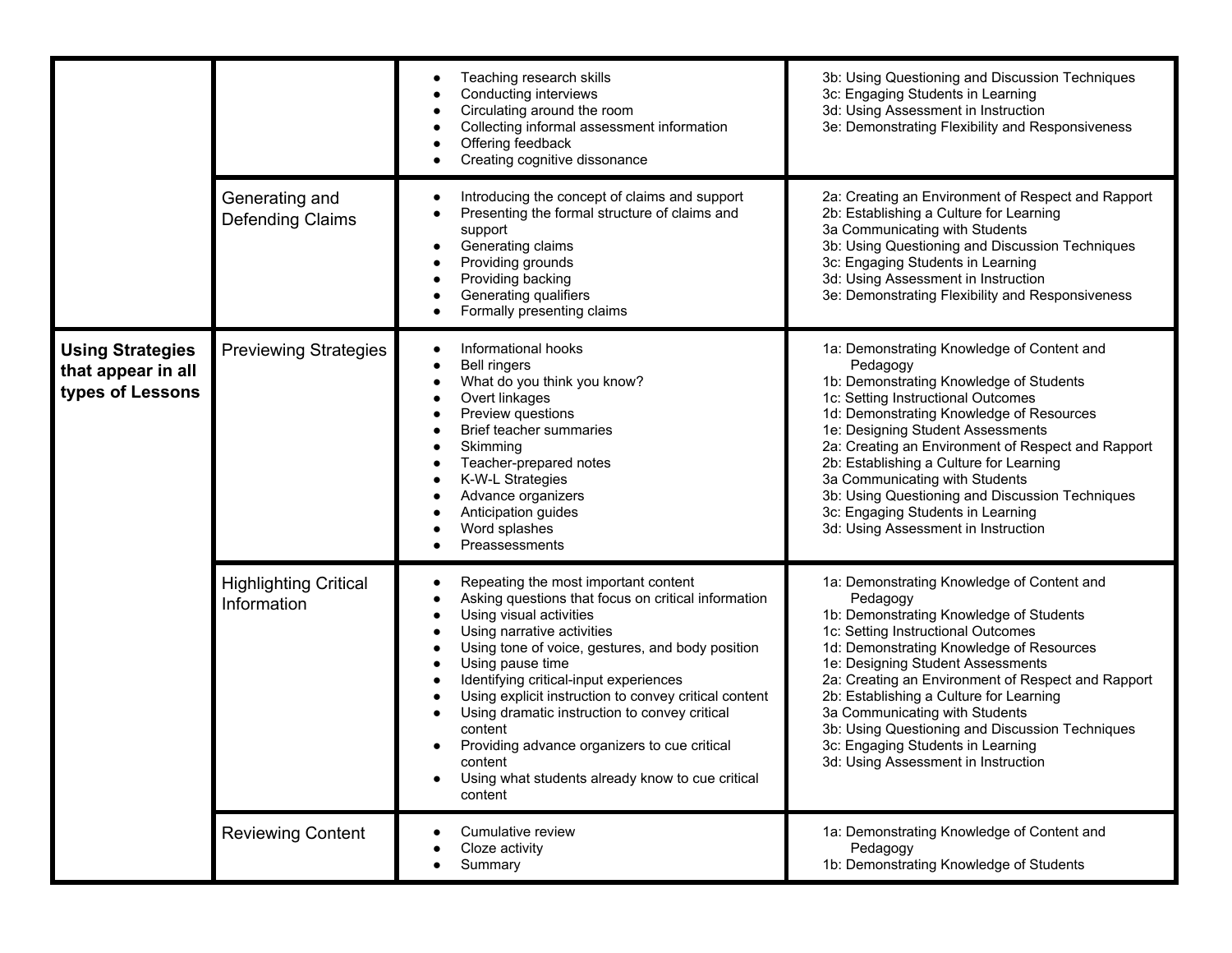|  |                                                | Presented problem<br>Demonstration<br>Brief practice test or exercise<br>Questioning<br>Give one, get one                                                                      | 1e: Designing Student Assessments<br>2a: Creating an Environment of Respect and Rapport<br>2b: Establishing a Culture for Learning<br>3a Communicating with Students<br>3b: Using Questioning and Discussion Techniques<br>3c: Engaging Students in Learning<br>3d: Using Assessment in Instruction                                                                                                                                                  |
|--|------------------------------------------------|--------------------------------------------------------------------------------------------------------------------------------------------------------------------------------|------------------------------------------------------------------------------------------------------------------------------------------------------------------------------------------------------------------------------------------------------------------------------------------------------------------------------------------------------------------------------------------------------------------------------------------------------|
|  | <b>Revising Knowledge</b>                      | Academic notebook entries<br>Academic notebook review<br>Peer feedback<br>$\bullet$<br>Assignment revision<br>٠<br>The five basic processes<br>Visual symbols<br>Writing tools | 1a: Demonstrating Knowledge of Content and<br>Pedagogy<br>1b: Demonstrating Knowledge of Students<br>1d: Demonstrating Knowledge of Resources<br>1e: Designing Student Assessments<br>2a: Creating an Environment of Respect and Rapport<br>2b: Establishing a Culture for Learning<br>3a Communicating with Students<br>3b: Using Questioning and Discussion Techniques<br>3c: Engaging Students in Learning<br>3d: Using Assessment in Instruction |
|  | Reflecting on<br>Learning                      | Reflective journals<br>$\bullet$<br>Think logs<br>Exit slips<br>Knowledge comparisons<br>Two-column notes                                                                      | 1a: Demonstrating Knowledge of Content and<br>Pedagogy<br>1b: Demonstrating Knowledge of Students<br>1d: Demonstrating Knowledge of Resources<br>1e: Designing Student Assessments<br>2a: Creating an Environment of Respect and Rapport<br>2b: Establishing a Culture for Learning<br>3a Communicating with Students<br>3b: Using Questioning and Discussion Techniques<br>3c: Engaging Students in Learning<br>3d: Using Assessment in Instruction |
|  | <b>Assigning Purposeful</b><br><b>Homework</b> | Homework preview<br>Homework to deepen knowledge<br>$\bullet$<br>Homework to practice a process or skill<br>Parent-assessed homework                                           | 1a: Demonstrating Knowledge of Content and<br>Pedagogy<br>1b: Demonstrating Knowledge of Students<br>1d: Demonstrating Knowledge of Resources<br>2a: Creating an Environment of Respect and Rapport<br>2b: Establishing a Culture for Learning<br>3a Communicating with Students<br>4c: Communicating with Families                                                                                                                                  |
|  | Elaborating on<br>Information                  | General inferential questions<br>Elaborative interrogation<br>Questioning sequences                                                                                            | 1a: Demonstrating Knowledge of Content and<br>Pedagogy<br>1b: Demonstrating Knowledge of Students<br>1e: Designing Student Assessments<br>2a: Creating an Environment of Respect and Rapport<br>2b: Establishing a Culture for Learning<br>3a Communicating with Students                                                                                                                                                                            |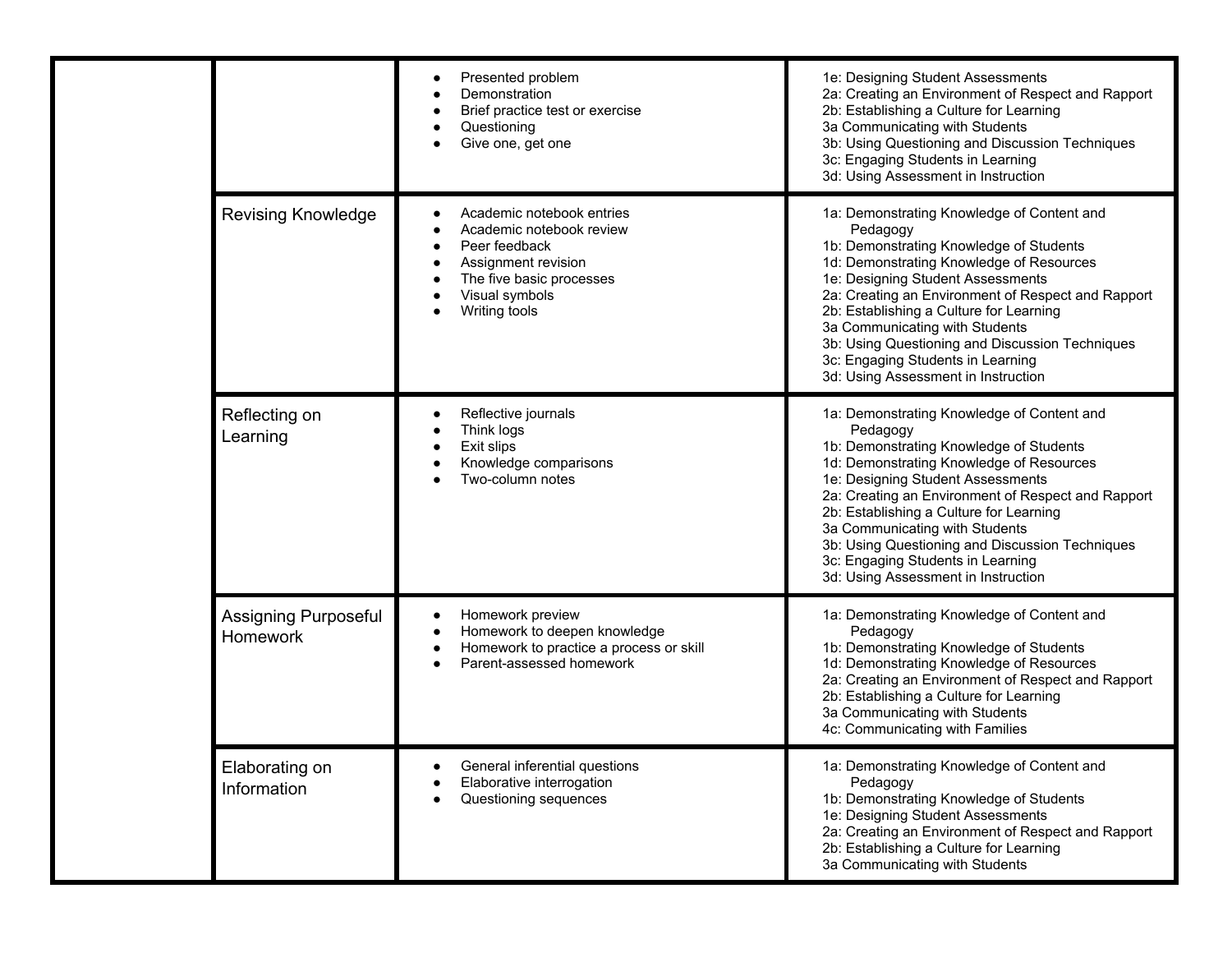|                                           |                                                                                                                                                                                                                                                                                                                                                                                                                                                                    | 3b: Using Questioning and Discussion Techniques<br>3c: Engaging Students in Learning<br>3d: Using Assessment in Instruction                                                                                                                                                                                                                                                                                                                                                |
|-------------------------------------------|--------------------------------------------------------------------------------------------------------------------------------------------------------------------------------------------------------------------------------------------------------------------------------------------------------------------------------------------------------------------------------------------------------------------------------------------------------------------|----------------------------------------------------------------------------------------------------------------------------------------------------------------------------------------------------------------------------------------------------------------------------------------------------------------------------------------------------------------------------------------------------------------------------------------------------------------------------|
| <b>Organizing Students</b><br>to Interact | Group for active processing<br>Group norms creation<br>Fishbowl demonstration<br>Job cards<br>Predetermined buddies to help form ad hoc groups<br>Contingency plan for ungrouped students<br>Group using preassessment information<br>Pair-check<br>Think-pair-share and think-pair square<br>Student tournaments<br>Inside-outside circle<br>Cooperative learning<br>Peer-response groups<br>Peer tutoring<br>Structured grouping<br>Group reflecting on learning | 1a: Demonstrating Knowledge of Content and<br>Pedagogy<br>1b: Demonstrating Knowledge of Students<br>2a: Creating an Environment of Respect and Rapport<br>2b: Establishing a Culture for Learning<br>2c: Managing Classroom Procedures<br>2d: Managing Student Behavior<br>2e: Organizing Physical Space<br>3a Communicating with Students<br>3b: Using Questioning and Discussion Techniques<br>3c: Engaging Students in Learning<br>3d: Using Assessment in Instruction |

| <b>Using</b><br><b>Engagement</b><br><b>Strategies</b> | Noticing and Reacting<br>when Students are not<br>Engaged | Monitoring individual student engagement<br>Monitoring overall class engagement<br>Using self-reported student engagement data<br>Re-engaging individual students<br>Boosting overall class energy levels | 1a: Demonstrating Knowledge of Content and<br>Pedagogy<br>1b: Demonstrating Knowledge of Students<br>2a: Creating an Environment of Respect and Rapport<br>2b: Establishing a Culture for Learning<br>2c: Managing Classroom Procedures<br>2d: Managing Student Behavior<br>3a Communicating with Students<br>3b: Using Questioning and Discussion Techniques<br>3c: Engaging Students in Learning<br>3d: Using Assessment in Instruction |
|--------------------------------------------------------|-----------------------------------------------------------|-----------------------------------------------------------------------------------------------------------------------------------------------------------------------------------------------------------|-------------------------------------------------------------------------------------------------------------------------------------------------------------------------------------------------------------------------------------------------------------------------------------------------------------------------------------------------------------------------------------------------------------------------------------------|
|                                                        | <b>Increasing Response</b><br>Rates                       | Random names<br>Hand signals<br>Response cards<br>Response chaining<br>Paired response<br>Choral response<br>Wait time<br>Elaborative interrogation<br>Multiple types of questions                        | 1a: Demonstrating Knowledge of Content and<br>Pedagogy<br>1b: Demonstrating Knowledge of Students<br>2a: Creating an Environment of Respect and Rapport<br>2b: Establishing a Culture for Learning<br>2c: Managing Classroom Procedures<br>2d: Managing Student Behavior<br>3a Communicating with Students<br>3b: Using Questioning and Discussion Techniques<br>3c: Engaging Students in Learning<br>3d: Using Assessment in Instruction |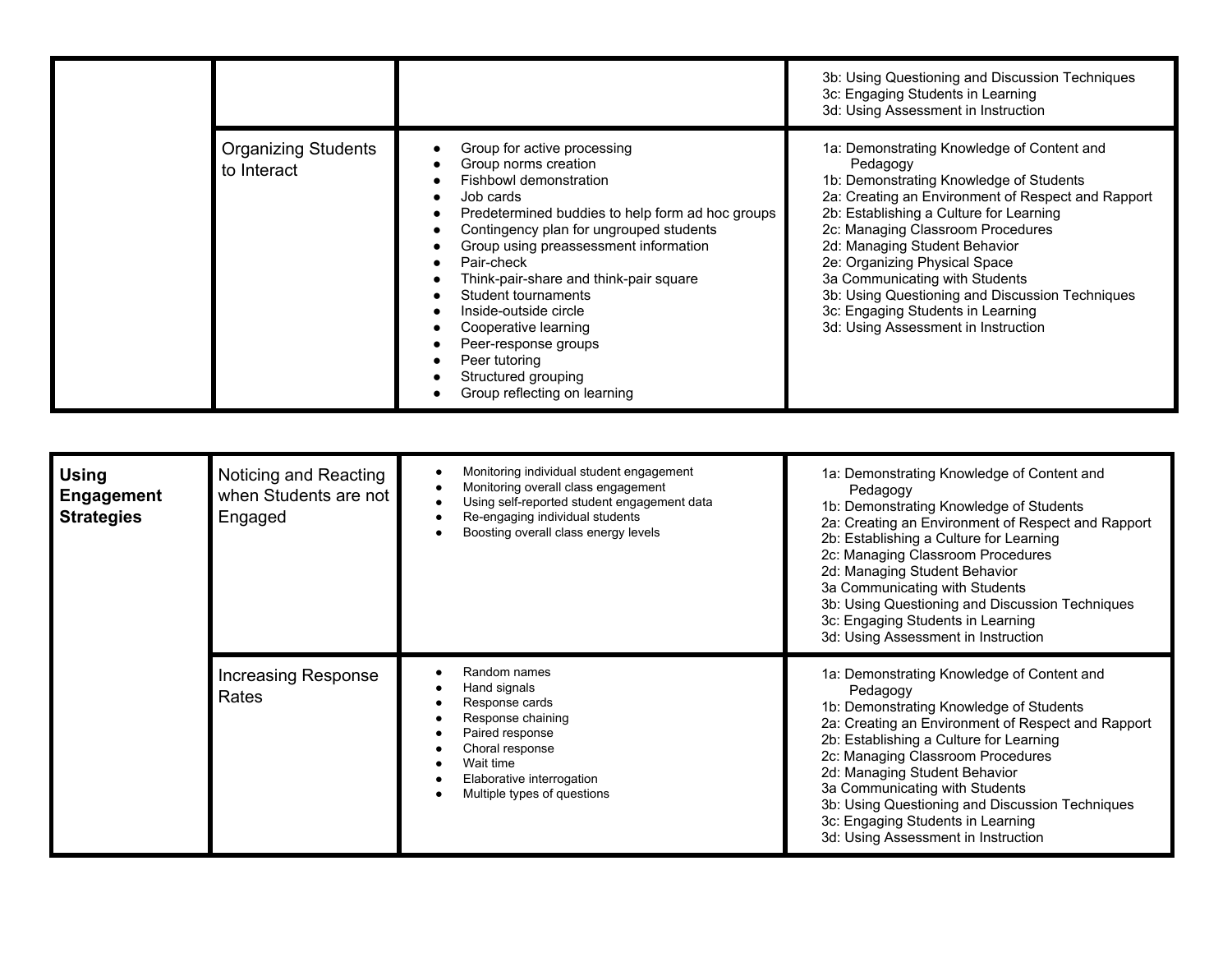|      | <b>Using Physical</b><br>Movement            | Stand up and stretch<br>Vote with your feet<br>Corners activity<br>Stand and be counted<br>Body representations<br>Drama-related activities                                                                                                    | 1a: Demonstrating Knowledge of Content and<br>Pedagogy<br>1b: Demonstrating Knowledge of Students<br>2a: Creating an Environment of Respect and Rapport<br>2b: Establishing a Culture for Learning<br>2c: Managing Classroom Procedures<br>2d: Managing Student Behavior<br>3a Communicating with Students<br>3b: Using Questioning and Discussion Techniques<br>3c: Engaging Students in Learning<br>3d: Using Assessment in Instruction                                  |
|------|----------------------------------------------|------------------------------------------------------------------------------------------------------------------------------------------------------------------------------------------------------------------------------------------------|----------------------------------------------------------------------------------------------------------------------------------------------------------------------------------------------------------------------------------------------------------------------------------------------------------------------------------------------------------------------------------------------------------------------------------------------------------------------------|
| Pace | Maintaining a Lively                         | Instructional segments<br>Pace modulation<br>$\bullet$<br>Parking lot<br>Motivational hooks                                                                                                                                                    | 1a: Demonstrating Knowledge of Content and<br>Pedagogy<br>2b: Establishing a Culture for Learning<br>2c: Managing Classroom Procedures<br>3a Communicating with Students<br>3b: Using Questioning and Discussion Techniques<br>3c: Engaging Students in Learning                                                                                                                                                                                                           |
|      | Demonstrating<br>Intensity and<br>Enthusiasm | Direct statements about the importance of content<br>$\bullet$<br><b>Explicit connections</b><br>$\bullet$<br>Nonlinguistic representations<br>Personal stories<br>Verbal and nonverbal signals<br>Humor<br>Quotations<br>Movie and film clips | 1a: Demonstrating Knowledge of Content and<br>Pedagogy<br>1b: Demonstrating Knowledge of Students<br>2b: Establishing a Culture for Learning<br>3a Communicating with Students<br>3c: Engaging Students in Learning<br>3e: Demonstrating Flexibility and Responsiveness                                                                                                                                                                                                    |
|      | <b>Presenting Unusual</b><br>Information     | Teacher-presented information<br>Webquests<br>Fast facts<br>Believe it or not<br><b>History files</b><br>Guest speakers and first-hand consultants                                                                                             | 1a: Demonstrating Knowledge of Content and<br>Pedagogy<br>1b: Demonstrating Knowledge of Students<br>2b: Establishing a Culture for Learning<br>3a Communicating with Students<br>3c: Engaging Students in Learning<br>3e: Demonstrating Flexibility and Responsiveness                                                                                                                                                                                                    |
|      | <b>Using Friendly</b><br>Controversy         | Friendly controversy<br>Class vote<br>Seminars<br><b>Expert opinions</b><br>Opposite point of view<br>Diagrams comparing perspectives<br>Lincoln-Douglas debate<br>Town-hall meeting<br>Legal model                                            | 1a: Demonstrating Knowledge of Content and<br>Pedagogy<br>1b: Demonstrating Knowledge of Students<br>2a: Creating an Environment of Respect and Rapport<br>2b: Establishing a Culture for Learning<br>2c: Managing Classroom Procedures<br>2d: Managing Student Behavior<br>2e: Organizing Physical Space<br>3a Communicating with Students<br>3b: Using Questioning and Discussion Techniques<br>3c: Engaging Students in Learning<br>3d: Using Assessment in Instruction |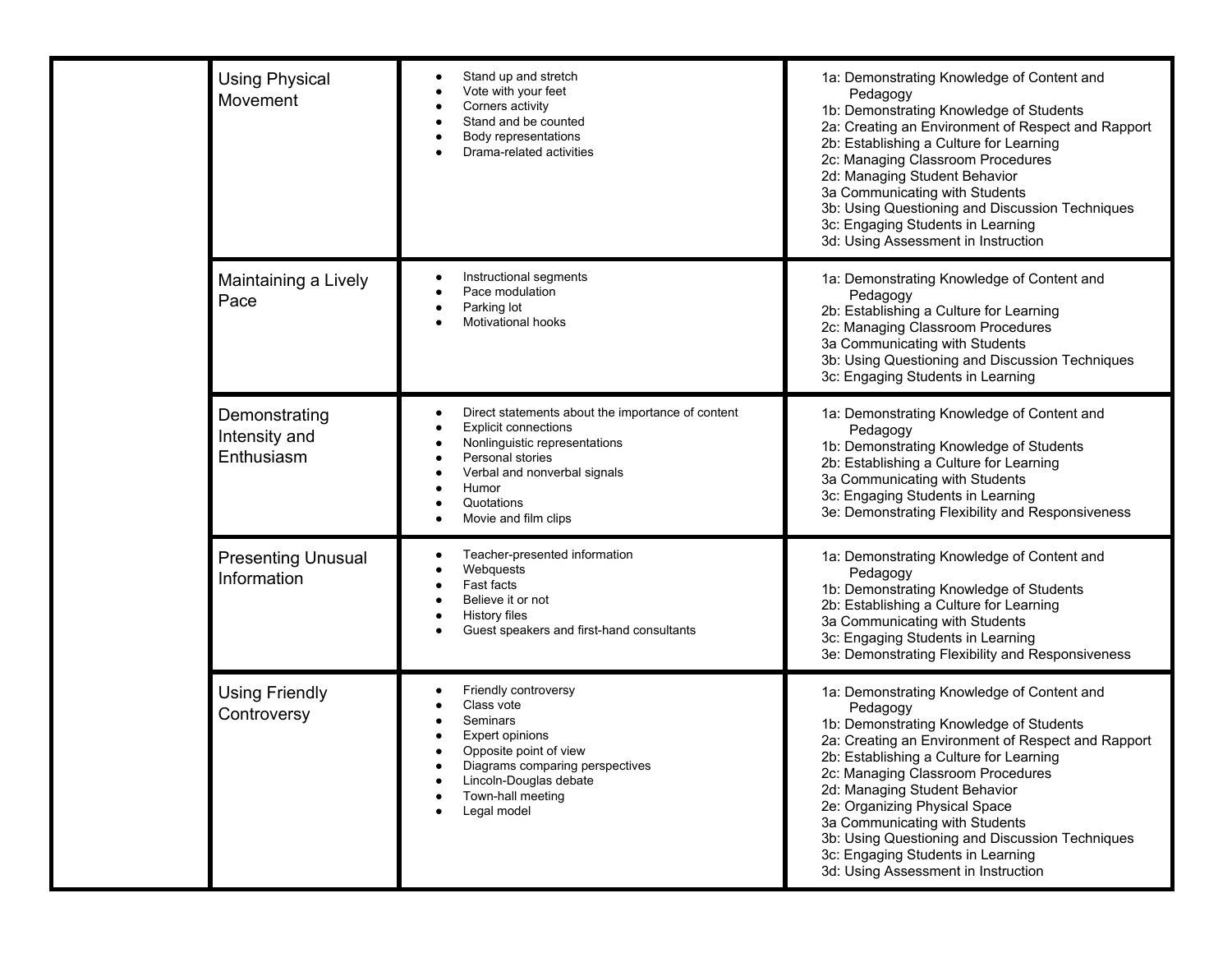|                                                       | <b>Using Academic</b><br>Games                                                       | What is the question?<br>Name that category<br>Talk a mile a minute<br>Classroom feud<br>Which one doesn't belong?<br>٠<br>Inconsequential competition<br>Questions into games<br>Vocabulary review games                                                                                                                                                                                                                                                                                                                                                                                            | 1a: Demonstrating Knowledge of Content and<br>Pedagogy<br>1b: Demonstrating Knowledge of Students<br>2a: Creating an Environment of Respect and Rapport<br>2b: Establishing a Culture for Learning<br>2c: Managing Classroom Procedures<br>2d: Managing Student Behavior<br>2e: Organizing Physical Space<br>3a Communicating with Students<br>3b: Using Questioning and Discussion Techniques<br>3c: Engaging Students in Learning<br>3d: Using Assessment in Instruction |
|-------------------------------------------------------|--------------------------------------------------------------------------------------|------------------------------------------------------------------------------------------------------------------------------------------------------------------------------------------------------------------------------------------------------------------------------------------------------------------------------------------------------------------------------------------------------------------------------------------------------------------------------------------------------------------------------------------------------------------------------------------------------|----------------------------------------------------------------------------------------------------------------------------------------------------------------------------------------------------------------------------------------------------------------------------------------------------------------------------------------------------------------------------------------------------------------------------------------------------------------------------|
|                                                       | Providing<br>Opportunities for<br><b>Students to Talk about</b><br><b>Themselves</b> | Interest surveys<br>Student learning profiles<br>Life connections<br>Informal linkages during class discussion                                                                                                                                                                                                                                                                                                                                                                                                                                                                                       | 1b: Demonstrating Knowledge of Students<br>2a: Creating an Environment of Respect and Rapport<br>2b: Establishing a Culture for Learning<br>3a Communicating with Students<br>3b: Using Questioning and Discussion Techniques<br>3c: Engaging Students in Learning                                                                                                                                                                                                         |
|                                                       | Motivating and<br><b>Inspiring Students</b>                                          | Academic goal setting<br>Growth mindset cultivation<br>Possible selves activities<br>Personal projects<br>Altruism projects<br>Gratitude journals<br>Mindfulness projects<br>Inspirational media                                                                                                                                                                                                                                                                                                                                                                                                     | 1b: Demonstrating Knowledge of Students<br>2a: Creating an Environment of Respect and Rapport<br>2b: Establishing a Culture for Learning<br>3a Communicating with Students<br>3b: Using Questioning and Discussion Techniques<br>3c: Engaging Students in Learning                                                                                                                                                                                                         |
| Implementing<br><b>Rules and</b><br><b>Procedures</b> | <b>Establishing Rules</b><br>and Procedures                                          | Using a small set of rules and procedures<br>Explaining rules and procedures to students<br>Generating rules and procedures with students<br>Modifying rules and procedures with students<br>Reviewing rules and procedures with students<br>Using the language of responsibility and statements of<br>school beliefs<br>Posting rules around the room<br>٠<br>Writing a class pledge or classroom constitution<br>Using posters and graphics<br>Establishing gestures and symbols<br>Modeling with vignettes and role playing<br>Holding classroom meetings<br>Implementing student self-assessment | 1a: Demonstrating Knowledge of Content and<br>Pedagogy<br>1b: Demonstrating Knowledge of Students<br>1d: Demonstrating Knowledge of Resources<br>2a: Creating an Environment of Respect and Rapport<br>2b: Establishing a Culture for Learning<br>2c: Managing Classroom Procedures<br>2d: Managing Student Behavior<br>2e: Organizing Physical Space<br>3a Communicating with Students                                                                                    |
|                                                       | Organizing the<br><b>Physical Layout</b><br>of the Classroom                         | Designing classroom decor<br>Displaying student work<br>Considering classroom materials<br>Placing the teacher's desk<br>Placing student desks<br>Planning areas for whole-group instruction                                                                                                                                                                                                                                                                                                                                                                                                         | 2d: Managing Student Behavior<br>2e: Organizing Physical Space                                                                                                                                                                                                                                                                                                                                                                                                             |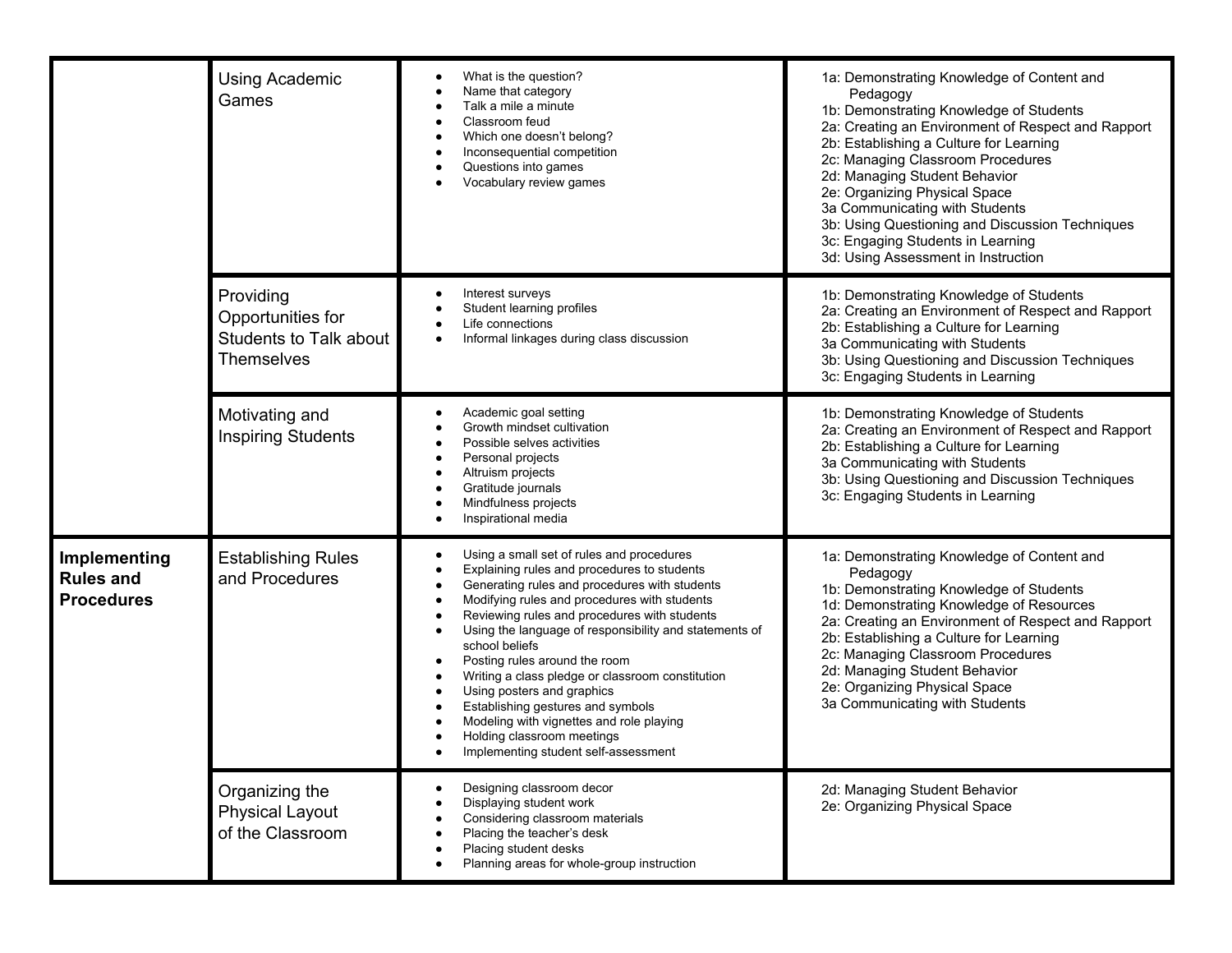|                                         |                                                                                           | Planning areas for group work<br>Planning learning centers<br>Considering computers and technology equipment<br>Considering lab equipment and supplies<br>Planning classroom libraries<br>Involving students in the design process                                                                                                                      |                                                                                                                                                                                                                                                                                                                                                                                         |
|-----------------------------------------|-------------------------------------------------------------------------------------------|---------------------------------------------------------------------------------------------------------------------------------------------------------------------------------------------------------------------------------------------------------------------------------------------------------------------------------------------------------|-----------------------------------------------------------------------------------------------------------------------------------------------------------------------------------------------------------------------------------------------------------------------------------------------------------------------------------------------------------------------------------------|
|                                         | Demonstrating<br>Withitness                                                               | Being proactive<br>Occupying the whole room physically and visually<br>Noticing potential problems<br>Using a series of graduated actions                                                                                                                                                                                                               | 1b: Demonstrating Knowledge of Students<br>2a: Creating an Environment of Respect and Rapport<br>2b: Establishing a Culture for Learning<br>2c: Managing Classroom Procedures<br>2d: Managing Student Behavior<br>2e: Organizing Physical Space<br>3a Communicating with Students<br>3c: Engaging Students in Learning                                                                  |
|                                         | Acknowledging<br>Adherence to Rules<br>and Procedures                                     | Verbal affirmation<br>Nonverbal affirmation<br>Tangible recognition<br>Token economies<br>Daily recognition form<br>Color-coded behavior<br>Certificates<br>Phone calls, emails, and notes                                                                                                                                                              | 1b: Demonstrating Knowledge of Students<br>2a: Creating an Environment of Respect and Rapport<br>2b: Establishing a Culture for Learning<br>2c: Managing Classroom Procedures<br>2d: Managing Student Behavior<br>2e: Organizing Physical Space<br>3a Communicating with Students<br>4b: Maintaining Accurate Records<br>4c: Communicating with Families<br>4f: Showing Professionalism |
|                                         | <b>Acknowledging Lack</b><br>of Adherence to Rules<br>and Procedures                      | Verbal cues<br>Pregnant pause<br>Nonverbal cues<br>Time-out<br>Overcorrection<br>Interdependent group contingency<br>Home contingency<br>High-intensity situation plan<br>Overall disciplinary plan                                                                                                                                                     | 1b: Demonstrating Knowledge of Students<br>2a: Creating an Environment of Respect and Rapport<br>2b: Establishing a Culture for Learning<br>2c: Managing Classroom Procedures<br>2d: Managing Student Behavior<br>3a Communicating with Students<br>4b: Maintaining Accurate Records<br>4c: Communicating with Families<br>4f: Showing Professionalism                                  |
| <b>Building</b><br><b>Relationships</b> | Using Verbal and<br><b>Nonverbal Behaviors</b><br>that Indicate Affection<br>for Students | Greeting students at the<br>classroom door<br>Holding informal conferences<br>Attending after-school functions<br>Greeting student by name outside of class<br>Giving students special responsibilities or<br>leadership roles in the classroom<br>Scheduling interaction<br>Creating a photo bulletin board<br>Using physical behaviors<br>Using humor | 1b: Demonstrating Knowledge of Students<br>2a: Creating an Environment of Respect and Rapport<br>2b: Establishing a Culture for Learning                                                                                                                                                                                                                                                |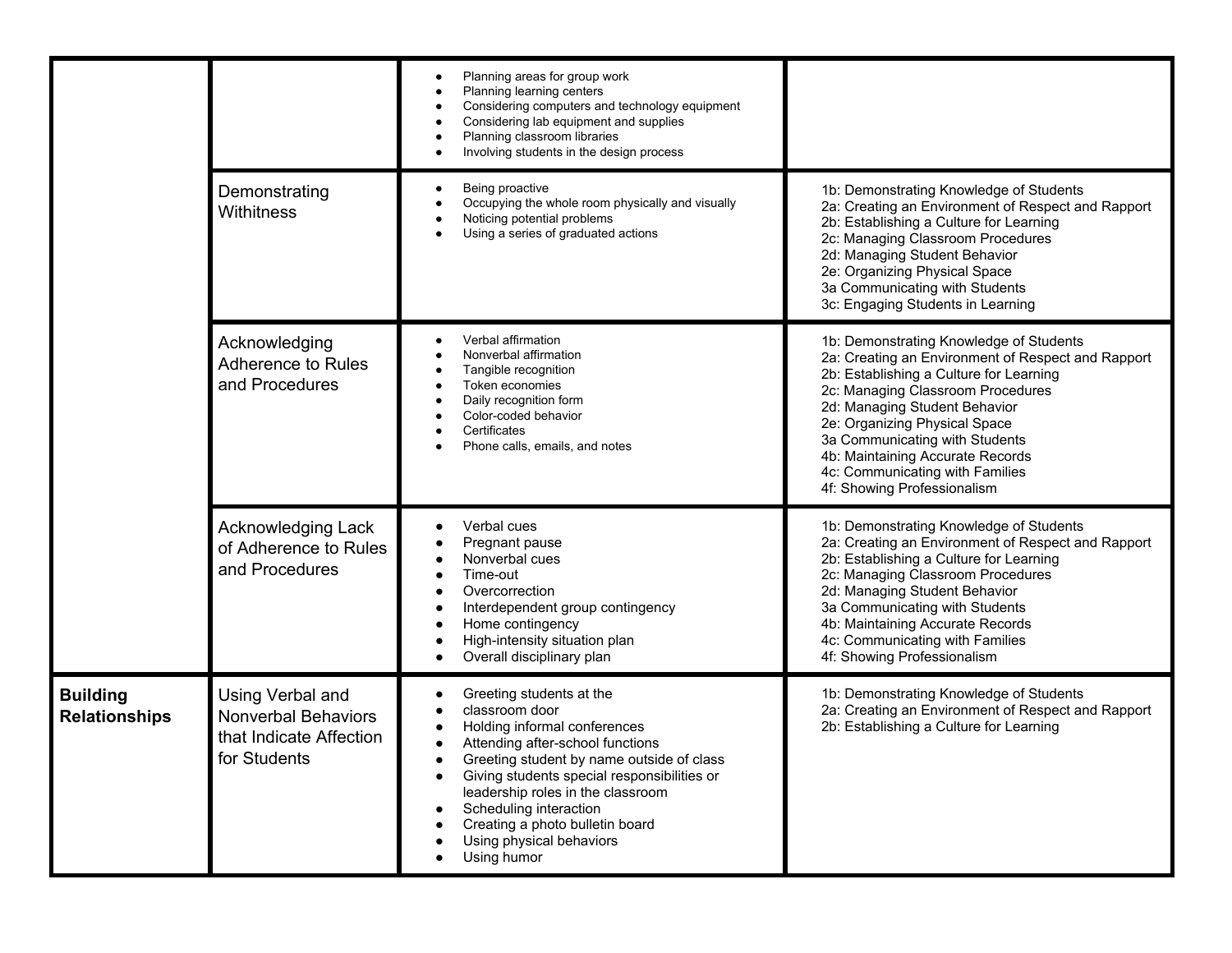|                                              | Understanding<br>Students'<br>Backgrounds and<br>Interests                 | Student background survey<br>Opinion questionnaires<br>Individual teacher-student conferences<br>Parent-teacher conferences<br>School newspaper, newsletter, or bulletin<br>Informal class interviews<br>Familiarity with student culture<br>Autobiographical metaphors and analogies<br>Six-word autobiographies<br>Independent investigations<br>Quotes<br>Comments about student achievement or areas of<br>importance<br>Lineups<br>Individual student learning goals | 1b: Demonstrating Knowledge of Students<br>2a: Creating an Environment of Respect and Rapport<br>2b: Establishing a Culture for Learning                                                                                                                                                                                                                                                                                                  |
|----------------------------------------------|----------------------------------------------------------------------------|---------------------------------------------------------------------------------------------------------------------------------------------------------------------------------------------------------------------------------------------------------------------------------------------------------------------------------------------------------------------------------------------------------------------------------------------------------------------------|-------------------------------------------------------------------------------------------------------------------------------------------------------------------------------------------------------------------------------------------------------------------------------------------------------------------------------------------------------------------------------------------------------------------------------------------|
|                                              | <b>Displaying Objectivity</b><br>and Control                               | <b>Emotional triggers</b><br>Self-care<br>Assertiveness<br>A cool exterior<br>Active listening and speaking<br>Communication styles<br>Unique student needs                                                                                                                                                                                                                                                                                                               | 1b: Demonstrating Knowledge of Students<br>2a: Creating an Environment of Respect and Rapport<br>2b: Establishing a Culture for Learning<br>2c: Managing Classroom Procedures<br>2d: Managing Student Behavior<br>3a Communicating with Students<br>4e: Growing and Developing Professionally<br>4f: Showing Professionalism                                                                                                              |
| Communicating<br>High<br><b>Expectations</b> | <b>Demonstrating Value</b><br>and Respect for<br><b>Reluctant Learners</b> | Identifying expectation levels for all students<br>Identifying differential treatment of reluctant<br>learners<br>Using nonverbal and verbal indicators of respect                                                                                                                                                                                                                                                                                                        | 1a: Demonstrating Knowledge of Content and<br>Pedagogy<br>1b: Demonstrating Knowledge of Students<br>2a: Creating an Environment of Respect and Rapport<br>2b: Establishing a Culture for Learning<br>2c: Managing Classroom Procedures<br>2d: Managing Student Behavior<br>3a Communicating with Students<br>3b: Using Questioning and Discussion Techniques<br>3c: Engaging Students in Learning<br>3d: Using Assessment in Instruction |
|                                              | Asking In-Depth<br>Questions of<br><b>Reluctant Learners</b>               | Question levels<br>Response opportunities<br>Follow-up questioning<br>Evidence and support for student answers<br>$\bullet$<br>Encouragement<br>Wait time<br>Response tracking<br>Inappropriate reactions                                                                                                                                                                                                                                                                 | 1a: Demonstrating Knowledge of Content and<br>Pedagogy<br>1b: Demonstrating Knowledge of Students<br>2a: Creating an Environment of Respect and Rapport<br>2b: Establishing a Culture for Learning<br>3a Communicating with Students<br>3b: Using Questioning and Discussion Techniques<br>3c: Engaging Students in Learning<br>3d: Using Assessment in Instruction                                                                       |
|                                              | Probing Incorrect                                                          | Using an appropriate response process                                                                                                                                                                                                                                                                                                                                                                                                                                     | 1a: Demonstrating Knowledge of Content and                                                                                                                                                                                                                                                                                                                                                                                                |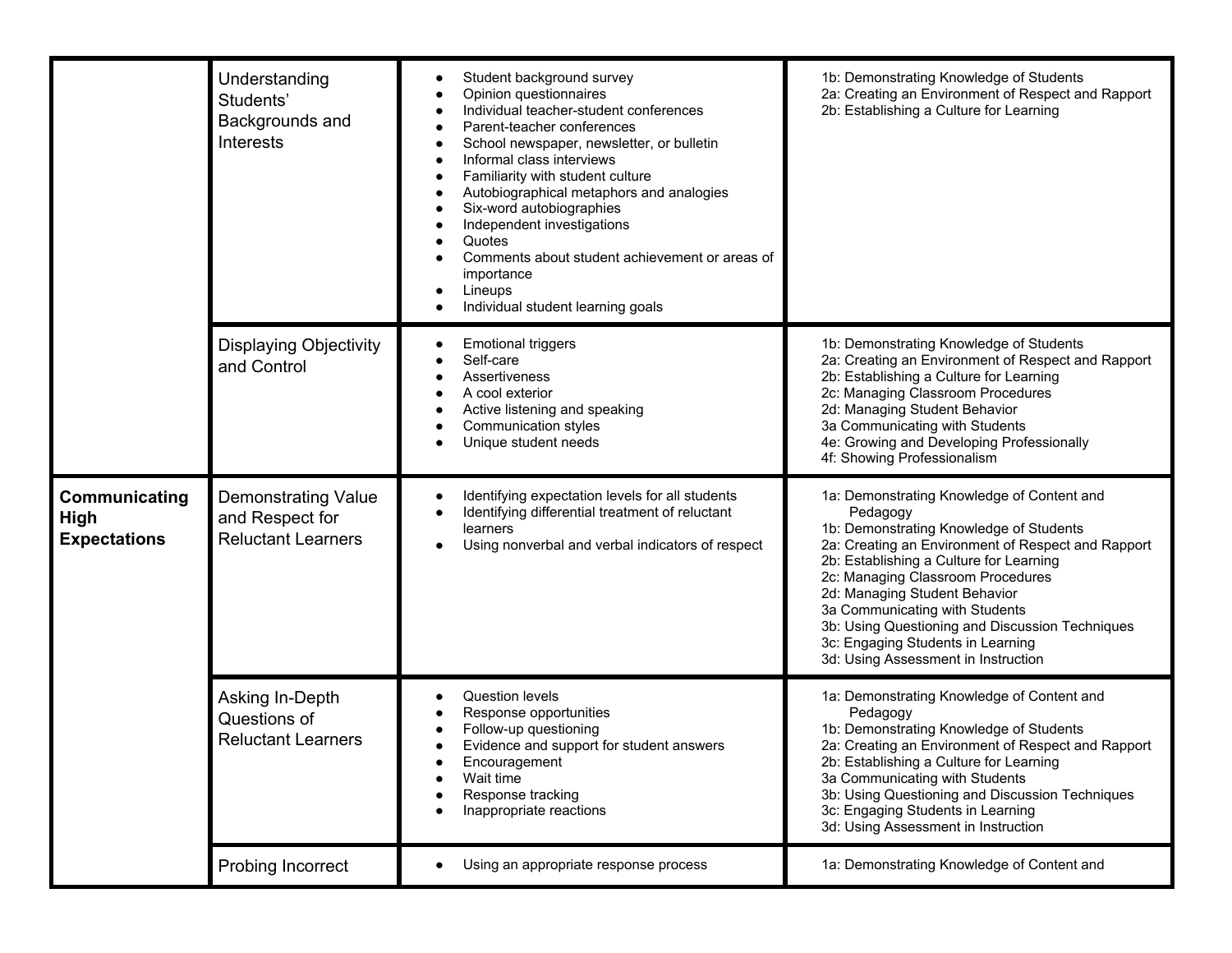| Answers with<br><b>Reluctant Learners</b> | Letting students off the hook temporarily<br>Using answer revision<br>Using think-pair-share | Pedagogy<br>1b: Demonstrating Knowledge of Students<br>2a: Creating an Environment of Respect and Rapport<br>2b: Establishing a Culture for Learning<br>3a Communicating with Students<br>3b: Using Questioning and Discussion Techniques<br>3c: Engaging Students in Learning<br>3d: Using Assessment in Instruction |
|-------------------------------------------|----------------------------------------------------------------------------------------------|-----------------------------------------------------------------------------------------------------------------------------------------------------------------------------------------------------------------------------------------------------------------------------------------------------------------------|
|-------------------------------------------|----------------------------------------------------------------------------------------------|-----------------------------------------------------------------------------------------------------------------------------------------------------------------------------------------------------------------------------------------------------------------------------------------------------------------------|